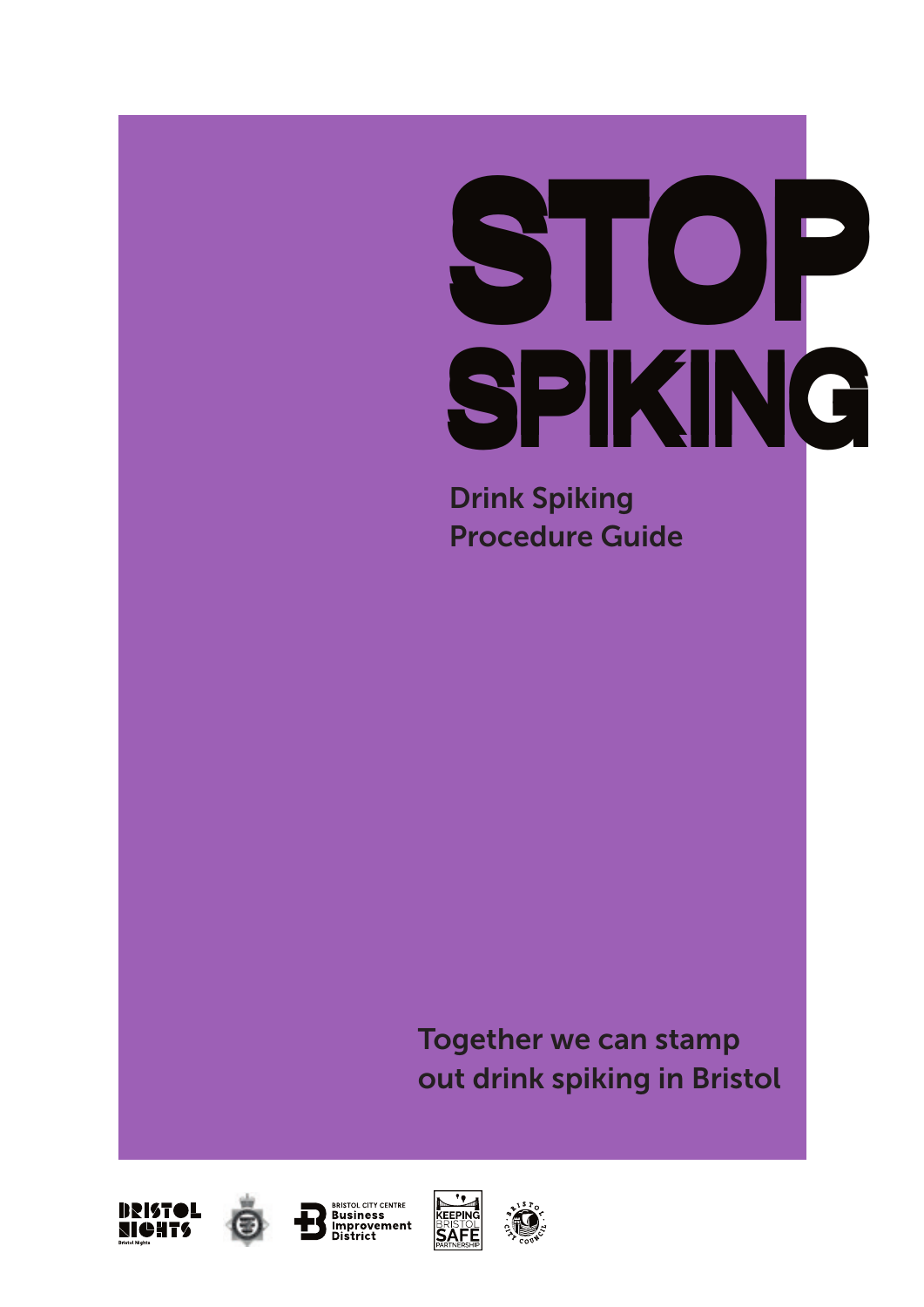# **INTRODUCTION**

Bristol's night-time economy is working together to tackle drink spiking in our venues, promoting awareness of how to correctly support a victim of drink spiking and the proper way to report the incident.

This guide is designed to help venue teams understand the physical and psychological threat posed by drink tampering, spot suspicious activity and act when an incident may have occurred.

# WATCH OUT 1.

A person's drink can be spiked to increase vulnerability for a variety of reasons, including sexual assault, robbery or an attempted joke. This can be slipping drugs into an alcoholic drink, adding alcohol to a non-alcoholic drink, or additional alcohol to an alcoholic drink. More recently, there have been instances of injected spiking.

# LISTEN UP 2.

ACT

We all have a part to play in stamping out drink spiking in Bristol. Listening and believing is the vital first step in supporting someone who has been affected, whether it has been proven to be a spiking incident or not.

3. Whether you have noticed suspicious activity yourself, or have been approached by someone with concerns, it's vital that you act quickly to provide the greatest possible chance of apprehending, and prosecuting the perpetrator.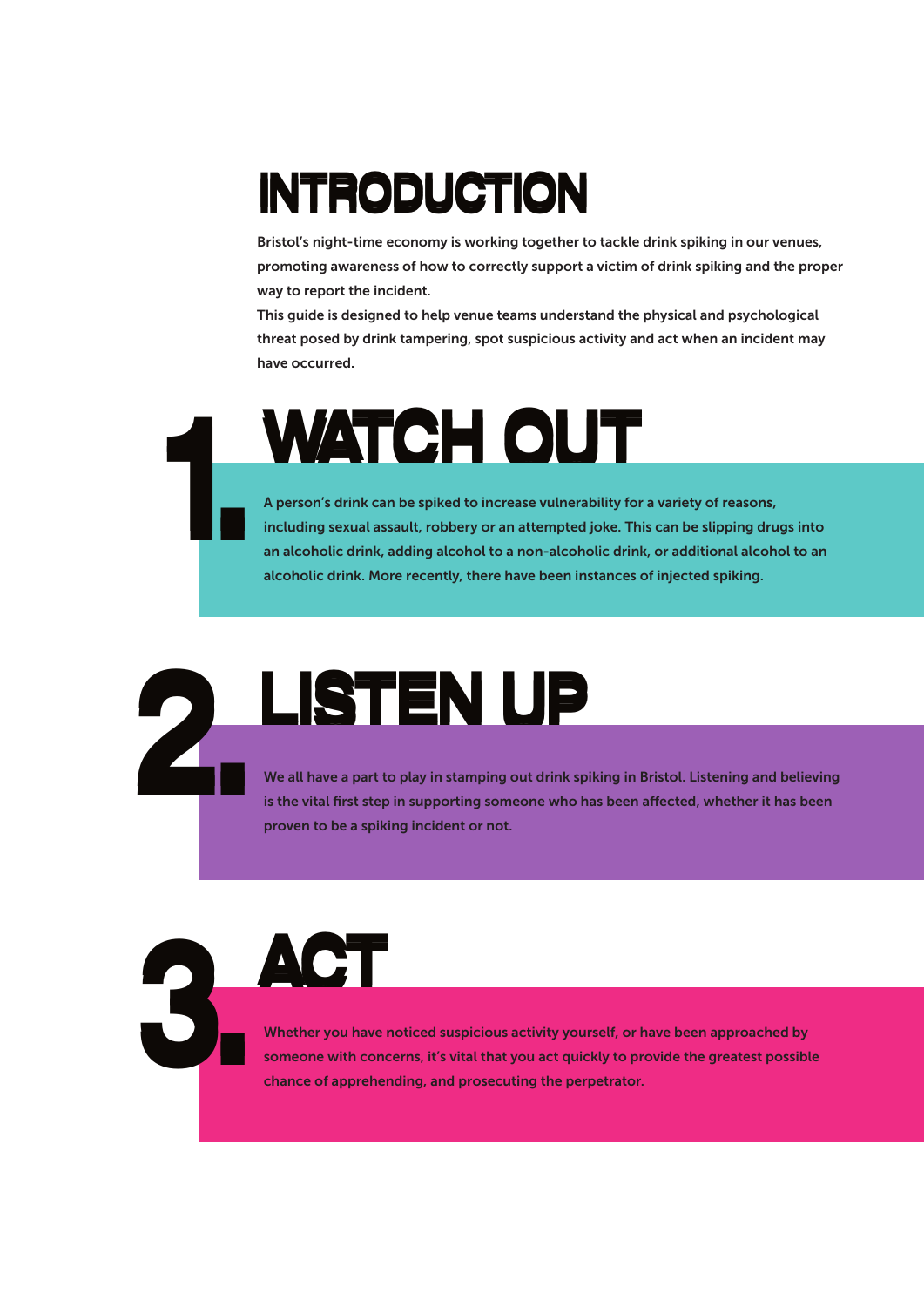DRINK SPIKING IS A DRINK SPIKING IS A PREMEDITATED ACT, PREMEDITATED ACT, A PERSONAL A PERSONAL VIOLATION AND A VIOLATION AND A CRIME. IT CARRIES A CRIME. IT CARRIES A SENTENCE OF UP TO SENTENCE OF UP TO 10 YEARS IN PRISON. 10 YEARS IN PRISON.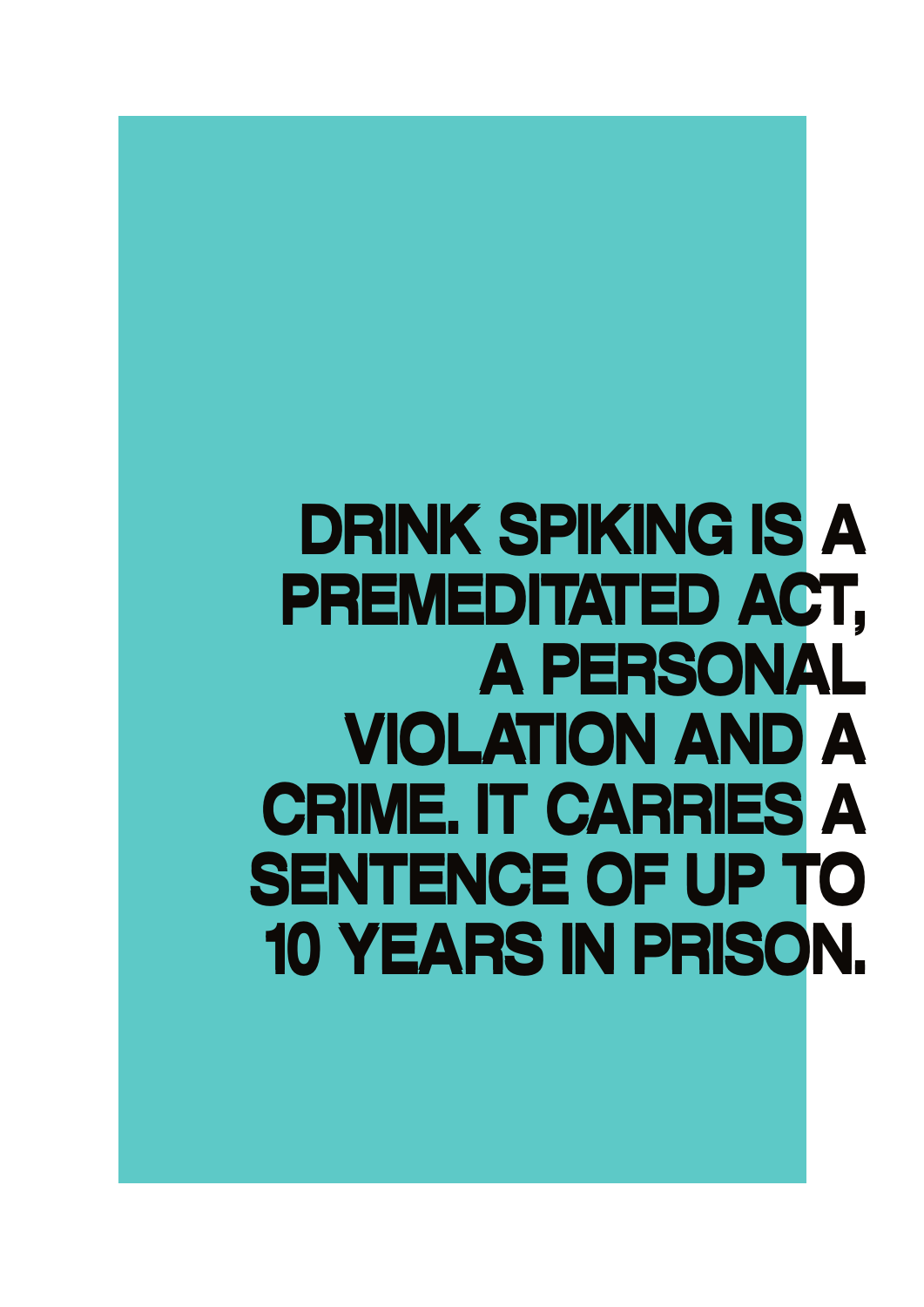# WATCH OUT

# What is drink spiking?

Drink Spiking refers to the act of adding drugs or alcohol to people's drinks to try and influence their behaviours. Please watch out for the following things:

- People putting alcohol into a non-alcoholic drink
- Customers putting more alcohol into an alcoholic drink
- People slipping prescription or illegal drugs (such as benzodiazepines, amphetamines or GHB – also called liquid ecstasy) into a drink

# Drink spiking with drugs

A range of drugs can be used to spike a drink...these are added to alcohol and they act as a powerful sedative.

The majority of victims are unable to detect that they have been spiked through sight, smell or taste because the substances used to spike drinks are often colourless and odourless. They can cause the person to become ill, fall unconscious and, in extreme cases, it can even lead to death.

The effects of drink spiking can occur within 15-30 minutes and symptoms will usually last for several hours. A lot of people who have had their drinks spiked eventually blackout. A blackout can last up to 12 hours and can be followed by confusion or memory loss.

# Drink spiking with alcohol

One of the most common ways to spike drinks is by adding alcohol to a non-alcoholic drink or adding extra alcohol (double / triple shots).

Be alert to suspicious or unusual behaviour.

Remove unattended glasses.

Be aware of unusual requests; double / triple shots or requests to add alcohol to another person's drink.

Don't promote or sell alcohol in a way that encourages rapid consumption.

If a person suspects their drink has been spiked with additional alcohol, take action against the perpetrator and protect the victim.

# Symptoms include:

Symptoms will vary depending on the type and amount of drug or alcohol used, how much alcohol was consumed prior to the incident, if the victim takes medication, and the body size or age of the victim.

Confusion

Nausea or vomiting

Hallucinations

**Disorientation** 

Inability to communicate clearly

Paranoia

Poor coordination

Poor visibility

Unconsciousness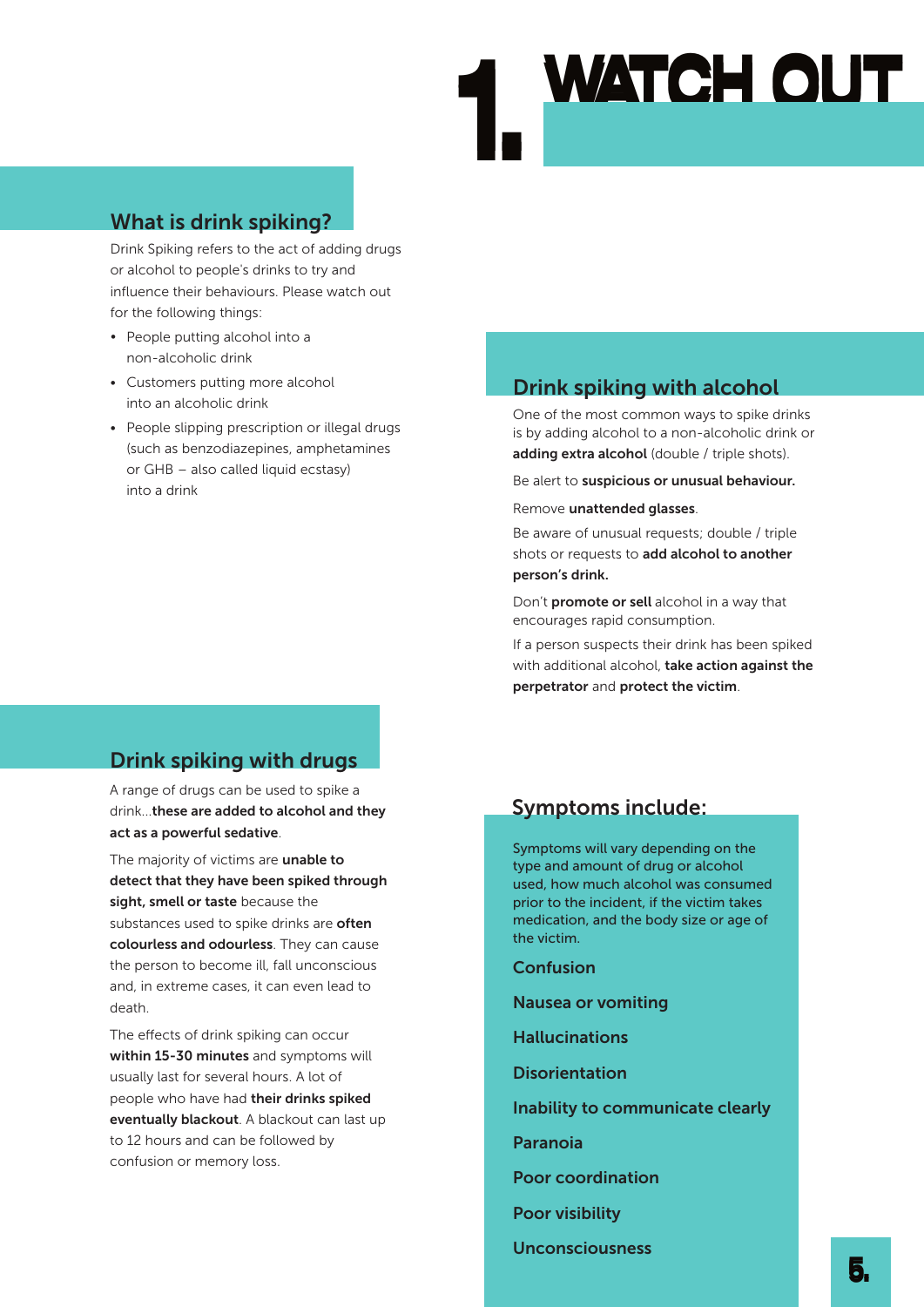# DRUGS CAN LEAVE THE DRUGS CAN LEAVE THE BODY IN AS LITTLE AS BODY IN AS LITTLE AS 12 HOURS, SO IT'S 12 HOURS, SO IT'S IMPORTANT THAT THE INDIVIDUAL GETS INDIVIDUAL GETS TESTED QUICKLY. TESTED QUICKLY.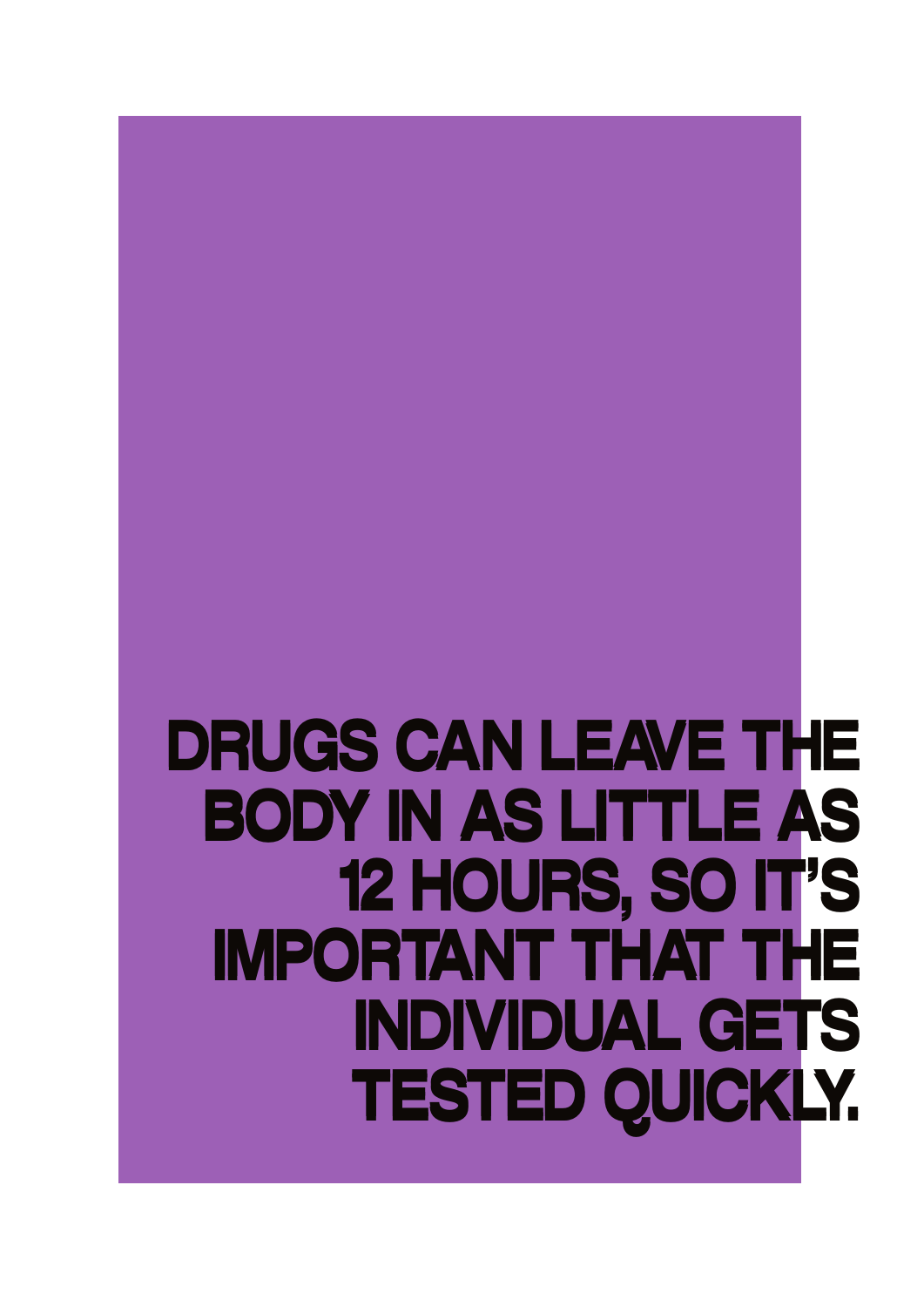

Listening and believing is the vital first step in supporting someone who has been affected.

# Ensure everyone's safety

With another member of staff, help the individual to a place where they feel safe away from crowds

Ask a friend or trusted individual to accompany the victim. Drink spiking is a scary experience and the victim needs to be reassured they are safe.

If you are concerned that an assault has taken place, you can ask for a specially trained police officer to attend or signpost the victim to relevant resources (see useful links).

Call an ambulance if they require medical attention (especially if they are unconscious) and advise them that you suspect the person's drink may have been spiked.

# If someone suspects a drink has been spiked.

# Listen.

Stop what you are doin g, pay attention and focus on the information the person is giving you.

# Avoid judgement.

It can be difficult to judge whether someone has consumed too much alcohol or has been spiked. Always believe the person who has approached you. Avoid phrases that suggest you don't believe them such as, 'Are you sure they've not just drunk too much?' or 'Why would someone want to spike you?'.

# Know your venue's procedure.

Your venue may have it's own testing kits, or it may have a dedicated point of contact for any incidents. Ask NOW what the process is to ensure you make the person feel confident that they are in good hands on the night.

# Gather all the information for the Police

ahead of their arrival.

The perpetrator may still be in your venue so please gather as much information as possible about the incident for the police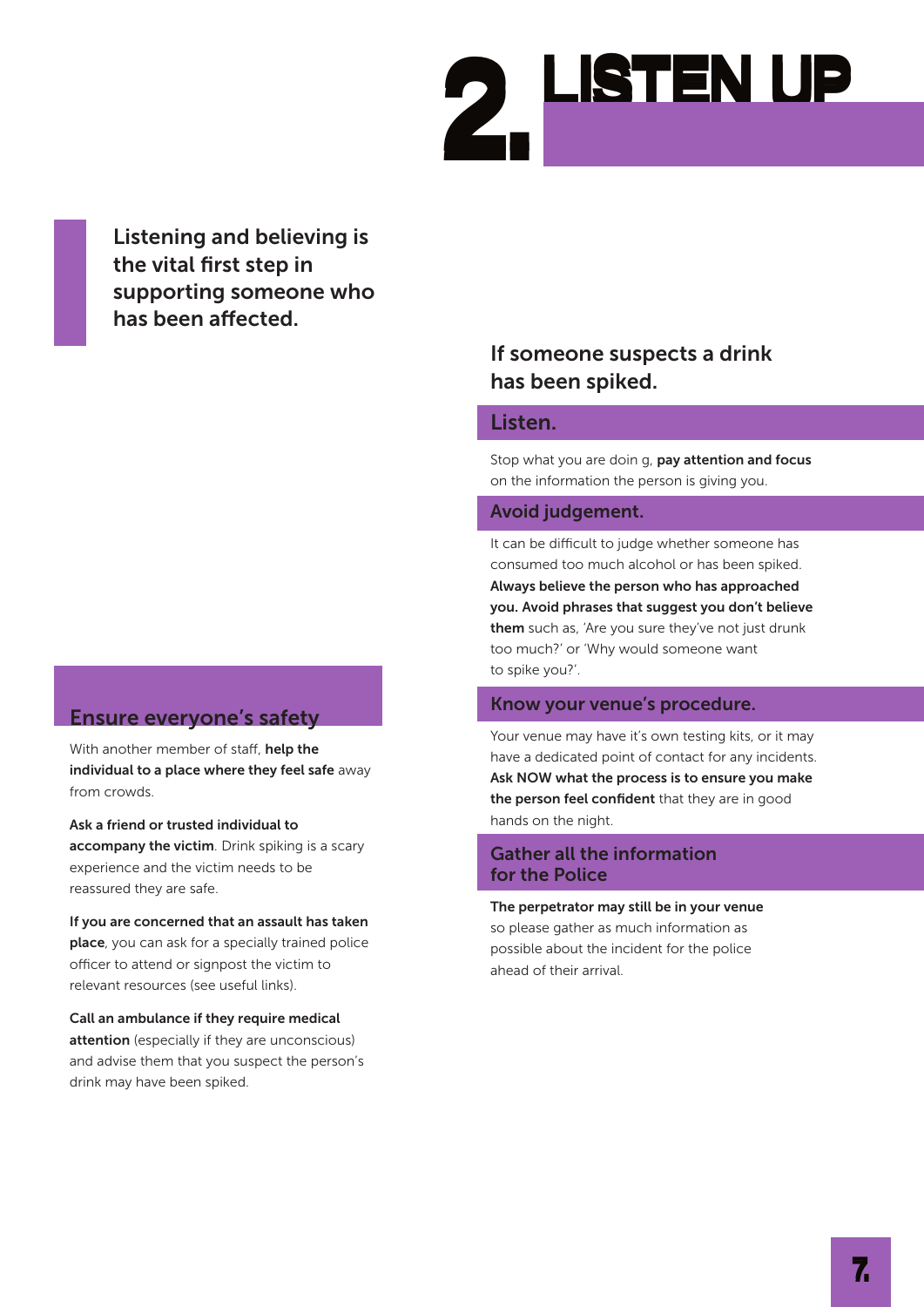It's vital that you act quickly to ensure the safety of those affected, and to provide the greatest possible chance of apprehending and prosecuting the perpetrator.

# Working with Police.

If the person affected has vomited, this and any contaminated clothing should be brought to the attention of the Police.

The Police or a medical professional will test the victim through a urine and/or blood test once they are in attendance, taking the sample at the most appropriate time but as soon as possible.

### Any CCTV recordings should be preserved. You may be asked if the CCTV

can be viewed in situ to identify any suspects at the earliest opportunity. CCTV evidence can be provided electronically.

# If the perpetrator is still present, they should be identified to the Police

immediately as they may be subject to search and arrest. If there is a suspect identified you should circulate the details through the agreed DISC system.

# Secure. Test. Report.

Report the incident to the Police via 999 as soon as possible. Drugs can leave the body in as little as 12 hours after consumption; it's vital that the individual gets tested quickly.

Seize the affected drink, containers and any remaining residues. These should be put in a secure place for examination by the Police.

If the venue has a 'drink spiking kit' then test the drink for presence of drugs, the kit should also be preserved whether positive or negative and handed to the Police upon attendance. If it is a negative test result, please follow this procedure and reassure the victim that they are right to come to you with their concerns as spiking with alcohol is also a common practice.

Keep a note of the kit number and details of the incident in your venue's incident book.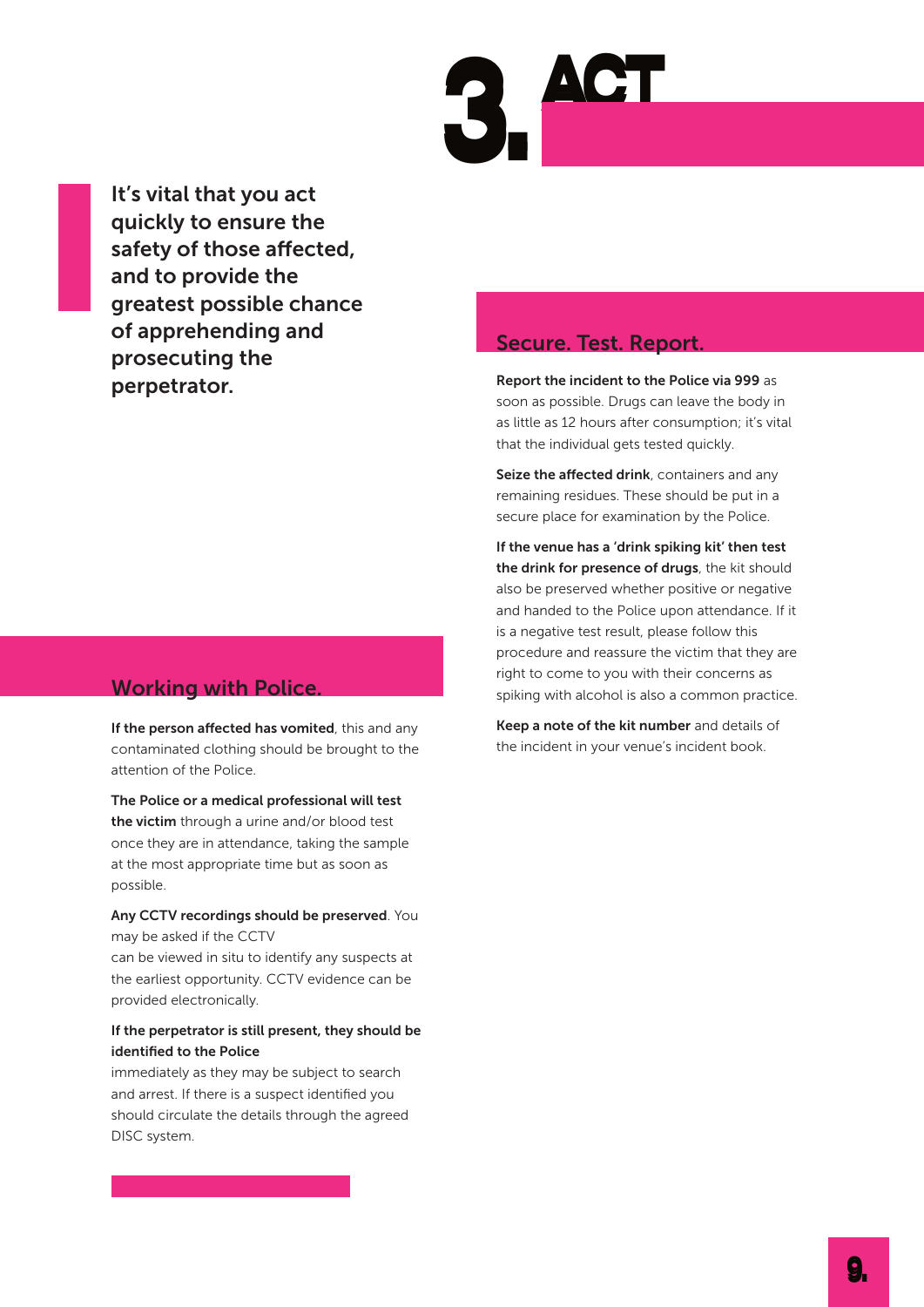# If a request is made for the Police not to be contacted.

Remember that the person affected is likely to be highly stressed and upset, embarrassed or ashamed and may be reluctant to prolong the experience. Be mindful of their wishes and wellbeing. But also…

Reassure them that reporting an incident will not get them in any trouble, even if recreational drug use has taken place.

Be mindful of who is making the request; is it in the best interests of the individual; do they have the capacity to agree to this request? If in doubt, report any concerns to the Police

Ensure anyone offering to help is a friend and can be fully trusted. If in doubt, intervene. Take a record of names, ID and exchange contact details if you can.

Advise the individual, and those with them, that if drink spiking is suspected, drugs can leave the body in as little as 12 hours after consumption, so it is important that the individual gets tested quickly.

If there is no Police involvement, instead report this incident to Bristol City Council or Bristol City Centre BID, who will record it for official reporting with anonymised information to drinkspiking@bristolcitycentrebid.co.uk.

# What next?

Do not let the victim leave the venue alone or with anyone you are suspicious about. Ensure they have a planned journey home and are accompanied by someone they know and trust, once they have been attended by a member of Avon and Somerset Police, and evidence has been gathered.